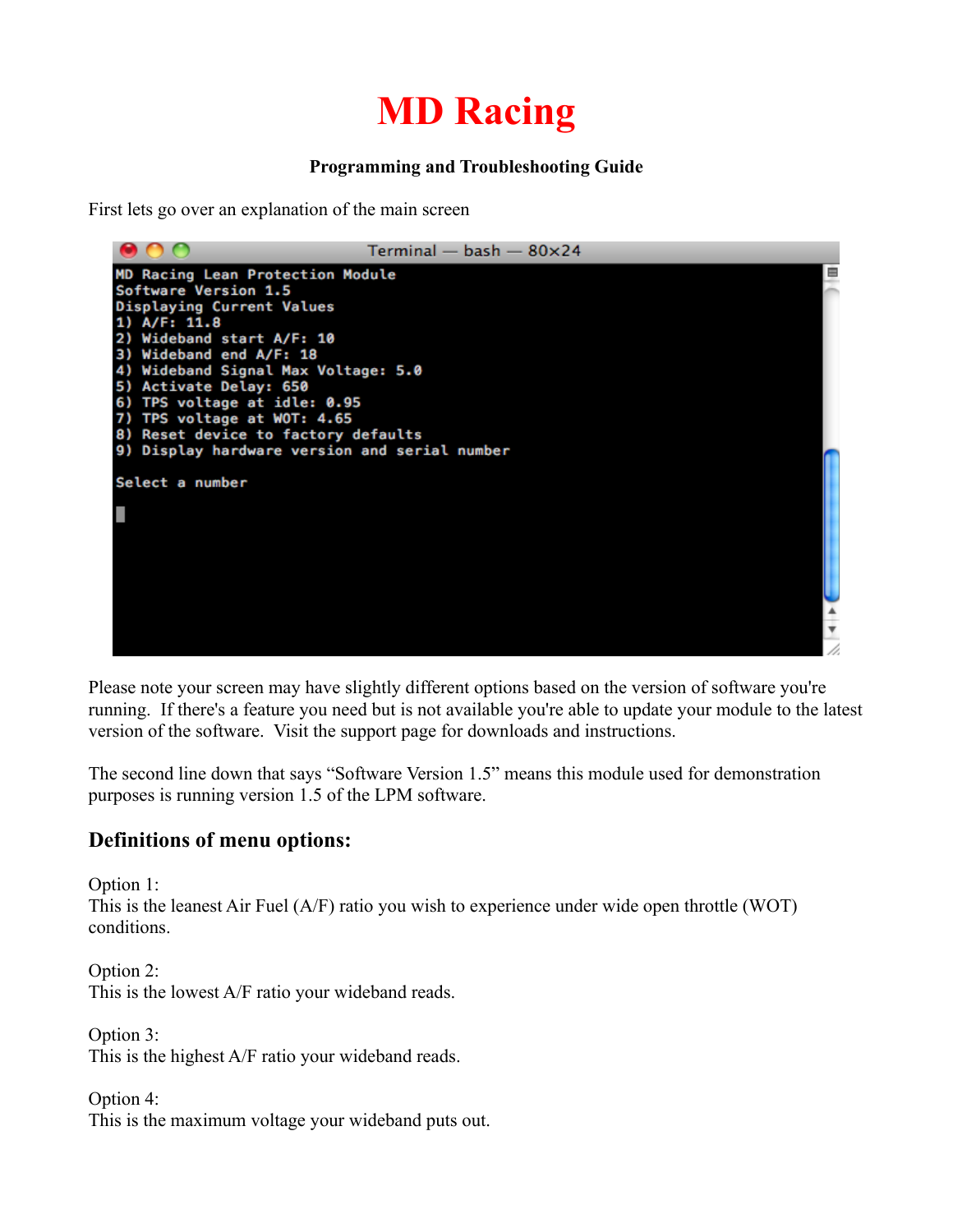Option 5:

This is the delay in mili seconds the LPM will allow a lean condition at WOT before shutting you down and saving your motor.

Option 6: Throttle Position Sensor (TPS) voltage at idle

Option 7: TPS voltage at WOT

Option 8: Used to reset the unit back to factory default settings

Option 9: Used to display current software version, hardware version, and serial number of LPM.

# **Wideband Setup:**

First thing you will want to do is look at the specifications for your wideband. For this example I will use a DynoJet Wideband2. Go to the manufacture's website for your wideband and lookup what voltage it outputs and what Air Fuel (A/F) range it reads. For my example it's 0 to 5 volts and reads 10 to 18 AF.

Almost all widebands are 0-5 volts. The industry standard. There are very few exceptions that read 0- 4 volts. If you have a 0-4 volt wideband select menu option 4 and when prompted for a new value put 4 and press Enter. It will be saved.

Select option 2 and put in the starting range of your wideband. For me it's 10. Select option 3 and put the ending range of your wideband. For me it's 18.

# **TPS Setup:**

Next lets get the TPS setup. The LPM will actually learn the voltage of your TPS sensor at both idle and WOT position. To calibrate it simple turn the ignition key on but do not start the engine. The LED on the unit will begin flashing at power up as the 30 second initialization period begins. Wait for it to stop blinking and turn solid.

Now press and hold the button on the LPM for approximately 2 seconds and the LED will begin flashing. It has now learnt the TPS voltage of the throttle closed or idle position. Next depress the gas pedal to WOT and hold it there for approximately 5 seconds. You'll see the LED blink rapidly indicating it's learning WOT settings. Once the LED turns solid it is done learning and saved the settings and you can release the gas pedal.

# **Calibrating A/F ratio:**

Now we can start the calibration process. First thing I recommend is setting the Activation Delay to the maximum response time of 1000 mili seconds or 1 full second. It's menu option #5. This will reduce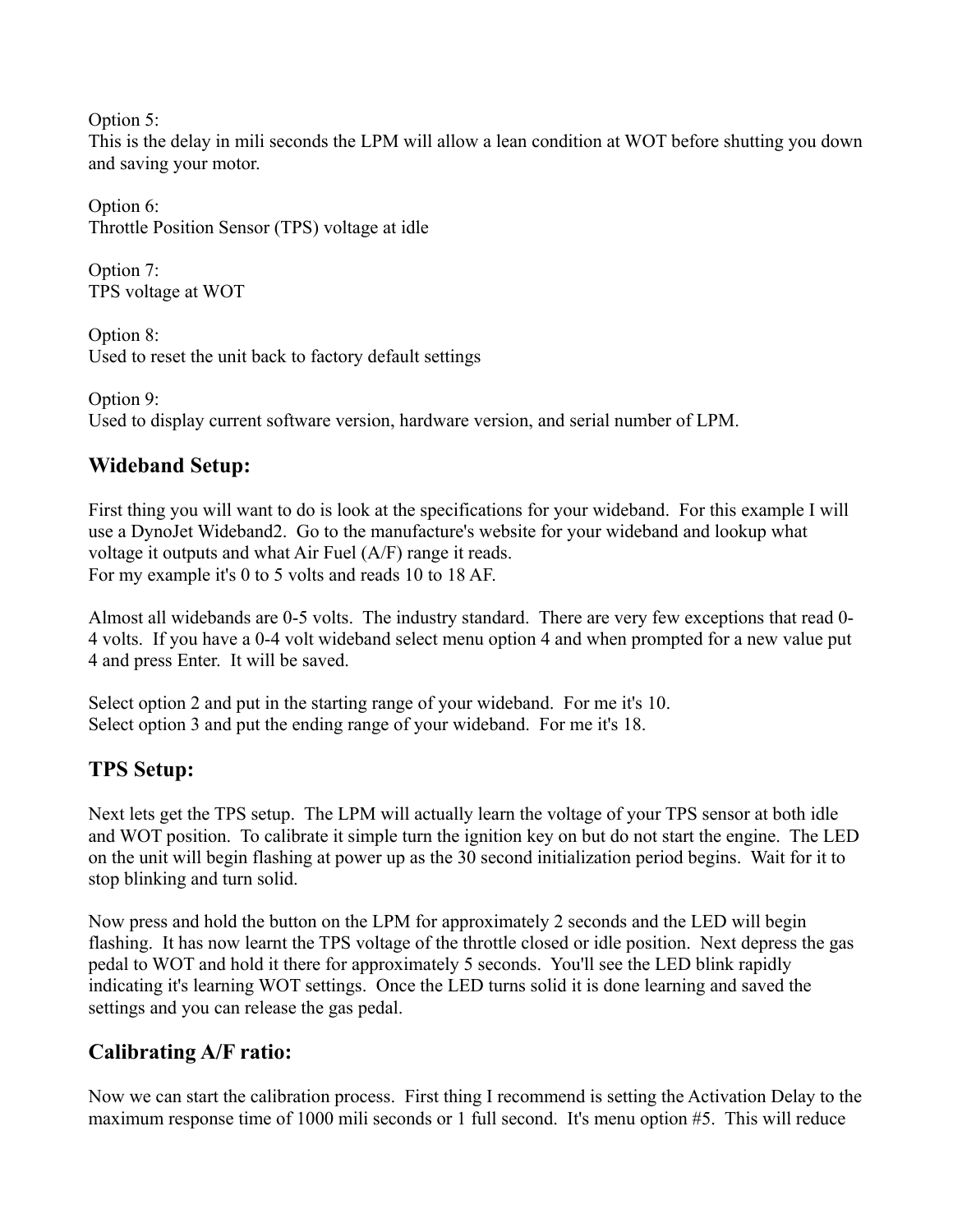the sensitivity so we can get A/F dialed in without false triggers.

Next is setting up option #1 the actual A/F you want the unit to activate at. A quick explanation on variations per setup and car.

Bare in mind all widebands don't read identical even within the same brands. Further more grounding between the wideband and the LPM is critical as even 0.1 volt variation between the two affects AF readings. Couple that with data loggers and gauges also reading off the wideband there's going to be a small amount of offset. Think of option number 1 as a dial you could turn up and down to fine tune your trigger point. Don't get caught up in it reading 11.7 when activating when your tune is 11.5 etc.

Knowing where your tune is currently at is a good starting point. If your tune is approximately 11.6  $\sim$ 11.8 at WOT then lets set the unit at 11.8. Make a WOT pull. If it does not trigger or activate adjust it down. Try 11.6, 11.5, 11.4 etc. Lets say it trips at 11.5 meaning your car was going leaner than what the LPM is reading as 11.5 AF from your wideband. Now we have a trip point. I suggest setting it 0.2 settings higher to avoid false triggers. So set the unit up from 11.5 to 11.7.

At this point you can make WOT passes with no triggers or interruption. Now you want to dial down the activation delay.

Activation delay exists because when you suddenly go WOT there is going be a delay before the injectors can squirt the extra fuel required for WOT, the engine needs to combust it and pass it into the exhaust. Only then can the wideband read it and report it to the LPM. This all happens in factions of a second but the delay exists.

The reason you're dialing down the activation delay is because once the car goes lean at WOT you really wouldn't want it doing that for a full second before been shutdown. Nor do you want it overly sensitive to where it's false triggering. Every car is different so this cannot be preset at the factory. The default setting is 650 mili seconds which works for a lot of cars. Try 500 mili seconds and if you get false triggers bump it up 100 to 150 at a time till you get no more.

Congratulations at this point your LPM is dialed in and should your car experience a lean condition from where it's at for any number of reasons the LPM will activate.

#### **Troubleshooting:**

#### **My Car won't start since I wired in the LPM**

1) Unplug both the 3 wire and 6 wire harnesses from the LPM and attempt to start the car. It should just crank over and not fire.

2) Plug the dummy plug into the 3 wire harness on the car and attempt to start it again. If it fires up you have the ignition break done correctly on the 3 wire harness. If not make sure you used the yellow and red wires on the 3 wire harness to interrupt the ignition circuit. The optional orange wire is for custom applications.

3) Once step 2 is corrected and the car starts up with the dummy plug you can now plug the LPM back in with both the 3 wire and 6 wire harnesses. Attempt to start. If it does not then you don't have the red wire from the 6 wire harness connected to a power source that's hot in both run and crank. Remember when the engine is cranking over the LPM can't loose power or the car will never start.

#### **My LPM doesn't activate even if I set it to the lowest activation setting of A/F 10 and I know my car is closer to 11.8 ~ 12.0 A/F at WOT.**

First we need to make sure the LPM is wired in correctly. See steps above. If all that passes then you